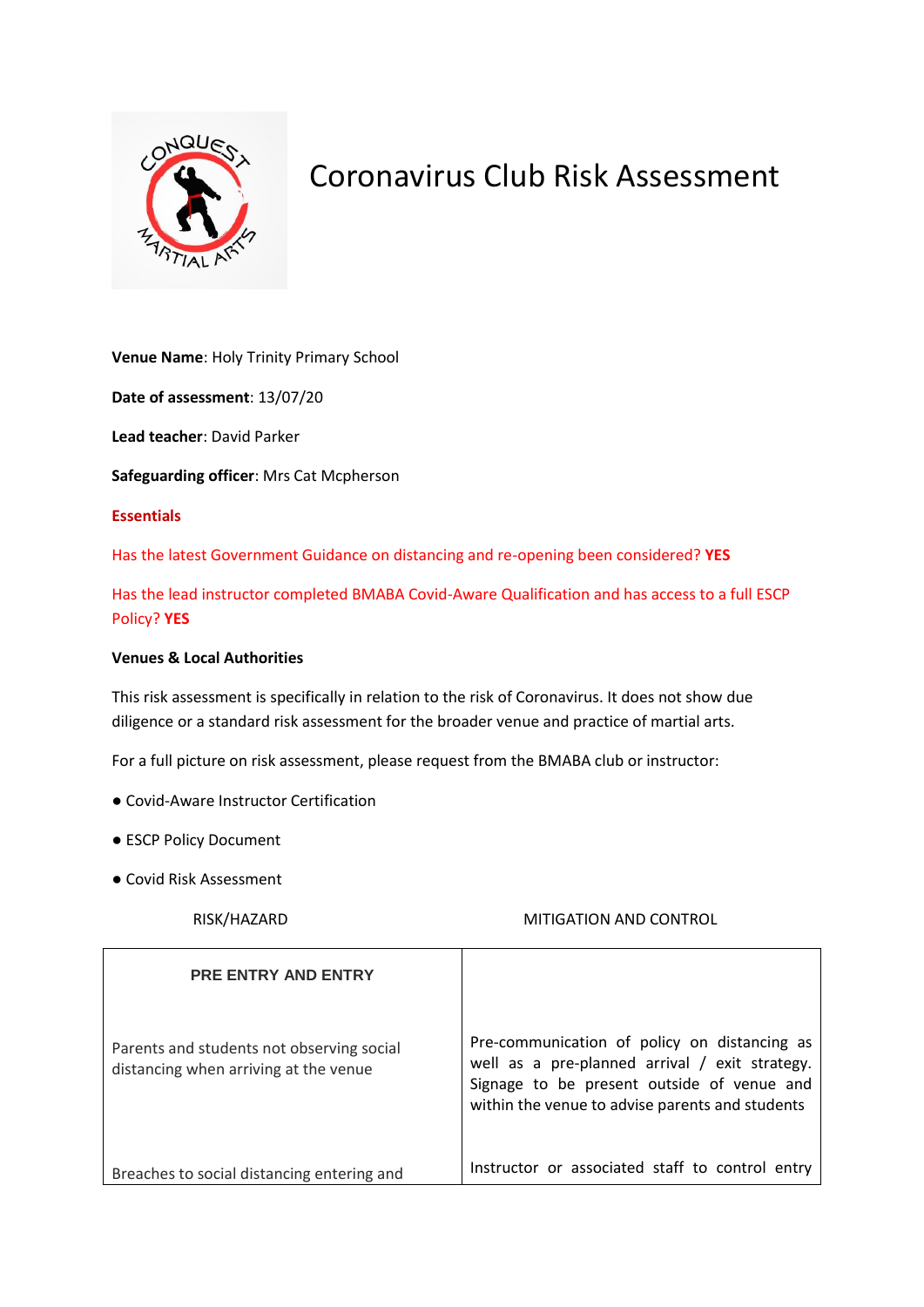| leaving the venue                                                                      | and exit from the training venue to ensure                                                            |
|----------------------------------------------------------------------------------------|-------------------------------------------------------------------------------------------------------|
|                                                                                        | orderly queue and controlled movement of<br>people                                                    |
|                                                                                        |                                                                                                       |
| Bags and personal possessions cross-                                                   | Designated 'safe place' for bags and other                                                            |
| contaminating others' possessions                                                      | personal equipment which will be appropriately<br>marked off and cleaned prior to use. Personal       |
|                                                                                        | belongings to be kept distanced from other<br>person's items                                          |
|                                                                                        |                                                                                                       |
|                                                                                        |                                                                                                       |
| <b>CLEANLINESS AND HYGENE</b>                                                          |                                                                                                       |
| Risk of infection from surfaces                                                        | Instructor to complete cleansing of venue hard                                                        |
|                                                                                        | surfaces (door handles, handrails etc)<br>prior to arrival of students and support staff.             |
|                                                                                        |                                                                                                       |
| Risk of infection from flooring or mats                                                | All mats to be disinfected with anti-viral solution<br>prior to use, and permitted to fully dry for   |
|                                                                                        | standard health and safety considerations.                                                            |
|                                                                                        | Where a hard floor surface is present, instructor<br>to discuss with venue who's responsible for      |
|                                                                                        | disinfecting                                                                                          |
| Risk of infection from equipment and PPE                                               | Use of PPE and other equipment to be kept to<br>absolute minimum. Any equipment provided              |
|                                                                                        | must be kept in isolation for 72 hours before                                                         |
|                                                                                        | next use and must be disinfected with anti-viral<br>solution before and after each use. No body-      |
|                                                                                        | worn PPE to be provided by the club (i.e. mouth<br>guards or groin guards) in line with standard best |
|                                                                                        | practice.<br>Students<br>advised<br>to<br>use<br>own<br>equipment where-ever possible.                |
|                                                                                        |                                                                                                       |
| Risk of infected student or parent arriving at<br>venue for class (or drop-off/pickup) | Club to make assessment on use of temperature<br>checking all entrants to venue. If not deemed to     |
|                                                                                        | be necessary, parents and all students to receive<br>clear communication prior to training that they  |
|                                                                                        | should not attend if presenting any Covid-19                                                          |
|                                                                                        | symptoms. The same high standards of<br>cleanliness and distancing must be adhered to by              |
|                                                                                        | any 'passing' visitors.                                                                               |
| Risk of infection from transferal to mats /                                            | Students to be asked to remain stationary off                                                         |
| training area                                                                          | mats (or training area) in line with ESCP policy<br>and to make way in controlled way to training     |
|                                                                                        | space under instruction of the lead instructor.                                                       |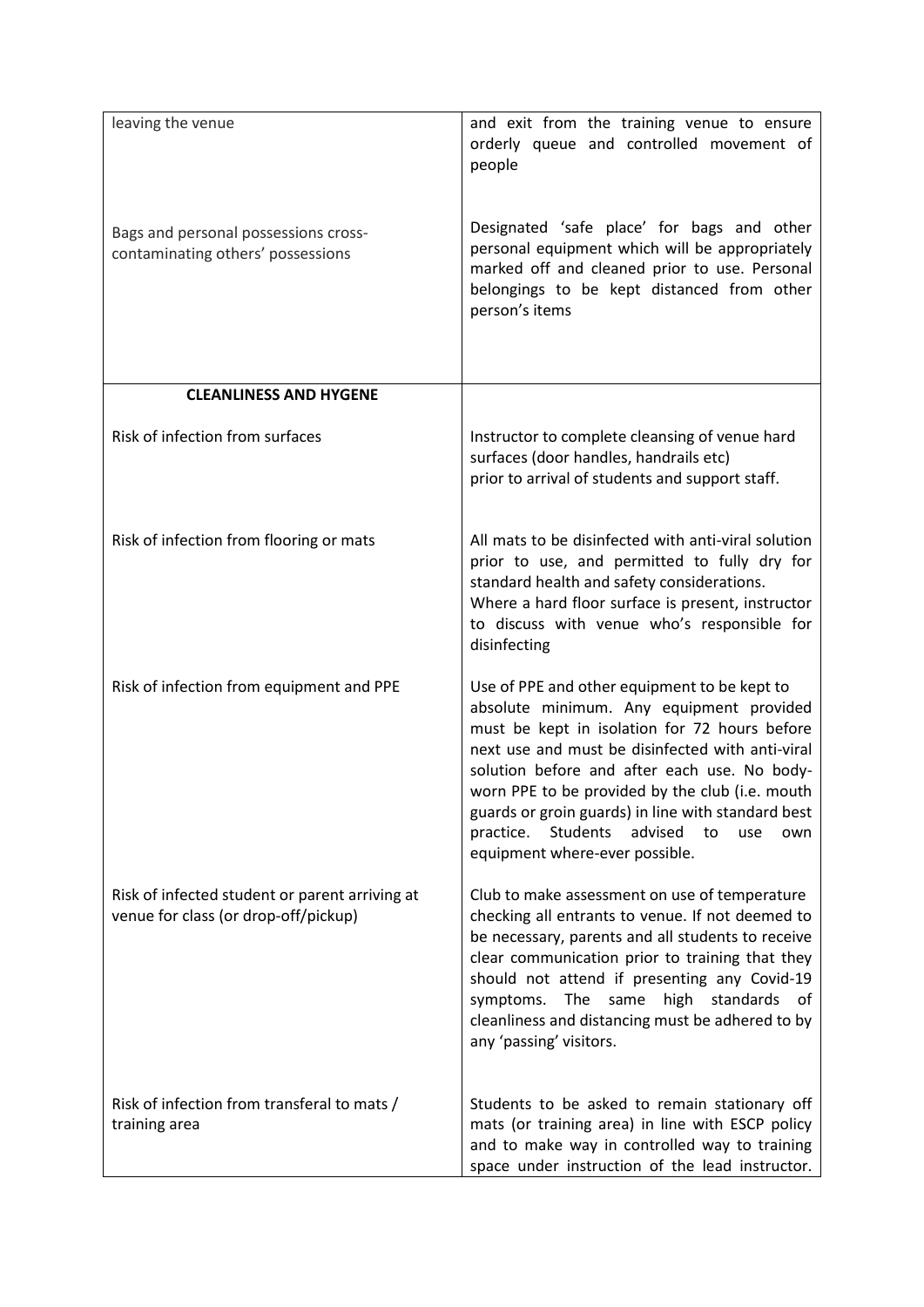|                                                                                                                          | One way system to be used for any shared<br>spaces.                                                                                                                                                                                                                                                                                                                                                                                                                                                                                                   |
|--------------------------------------------------------------------------------------------------------------------------|-------------------------------------------------------------------------------------------------------------------------------------------------------------------------------------------------------------------------------------------------------------------------------------------------------------------------------------------------------------------------------------------------------------------------------------------------------------------------------------------------------------------------------------------------------|
| <b>CLASS DELIVERY</b>                                                                                                    |                                                                                                                                                                                                                                                                                                                                                                                                                                                                                                                                                       |
| Risk of students breaching social distancing<br>during classes and training                                              | Students to be reminded prior and throughout<br>class of current social distancing measures.<br>Instructor to make up to date assessment of best<br>practice surrounding the current safe distance<br>prior to each lesson commencing. Clear floor<br>markings - where space is restricted - to be used<br>to control flow of movement and to clearly<br>demonstrate safe spacing wherever possible.<br>Parents must be able to confirm they have<br>instructed their child(ren) appropriately on<br>following guidance to the best of their ability. |
| Risk of training producing contact between<br><b>Students</b>                                                            | All techniques and drills to be pre-decided by<br>instructor to ensure syllabus is appropriate to<br>space                                                                                                                                                                                                                                                                                                                                                                                                                                            |
| Risk of instructor breaching social distancing<br>measures in the event of an intervention (on<br>the grounds of safety) | Instructor to ensure facemask and disposable<br>gloves are available for any required<br>intervention. Prior communication via ESCP<br>policy essential to ensure students understand<br>possibility of physical intervention for<br>preservation of safety.                                                                                                                                                                                                                                                                                          |
| Risk of infection from water-breaks and pauses<br>to training                                                            | Water breaks and other appropriate pauses to<br>be controlled and pre-planned, with students<br>instructed to ensure water bottles and towels<br>etc. are available within their safe space.                                                                                                                                                                                                                                                                                                                                                          |
| <b>CLASS CONCLUSION AND EXIT</b>                                                                                         |                                                                                                                                                                                                                                                                                                                                                                                                                                                                                                                                                       |
| Risk of infected equipment and training aids                                                                             | All equipment to be left 'on the spot' when<br>lesson concludes and must be fully cleansed by<br>the instructor, whom must wear PPE                                                                                                                                                                                                                                                                                                                                                                                                                   |
| Risk of infected flooring and fixtures                                                                                   | discussion<br>with venue<br>Prior<br>who<br>- İS<br>on<br>responsible for cleansing hard flooring. Any mats<br>to be disinfected fully by lead instructor or<br>associated staff member using anti-viral solution<br>when all equipment is cleared.                                                                                                                                                                                                                                                                                                   |
| Risk of crowding on exiting training space and<br>leaving the venue                                                      | Follow entry and exit risk assessment, from<br>section 1                                                                                                                                                                                                                                                                                                                                                                                                                                                                                              |
| Risk of parents breaching distancing during                                                                              | Parents to receive full and prior policy via ESCP                                                                                                                                                                                                                                                                                                                                                                                                                                                                                                     |